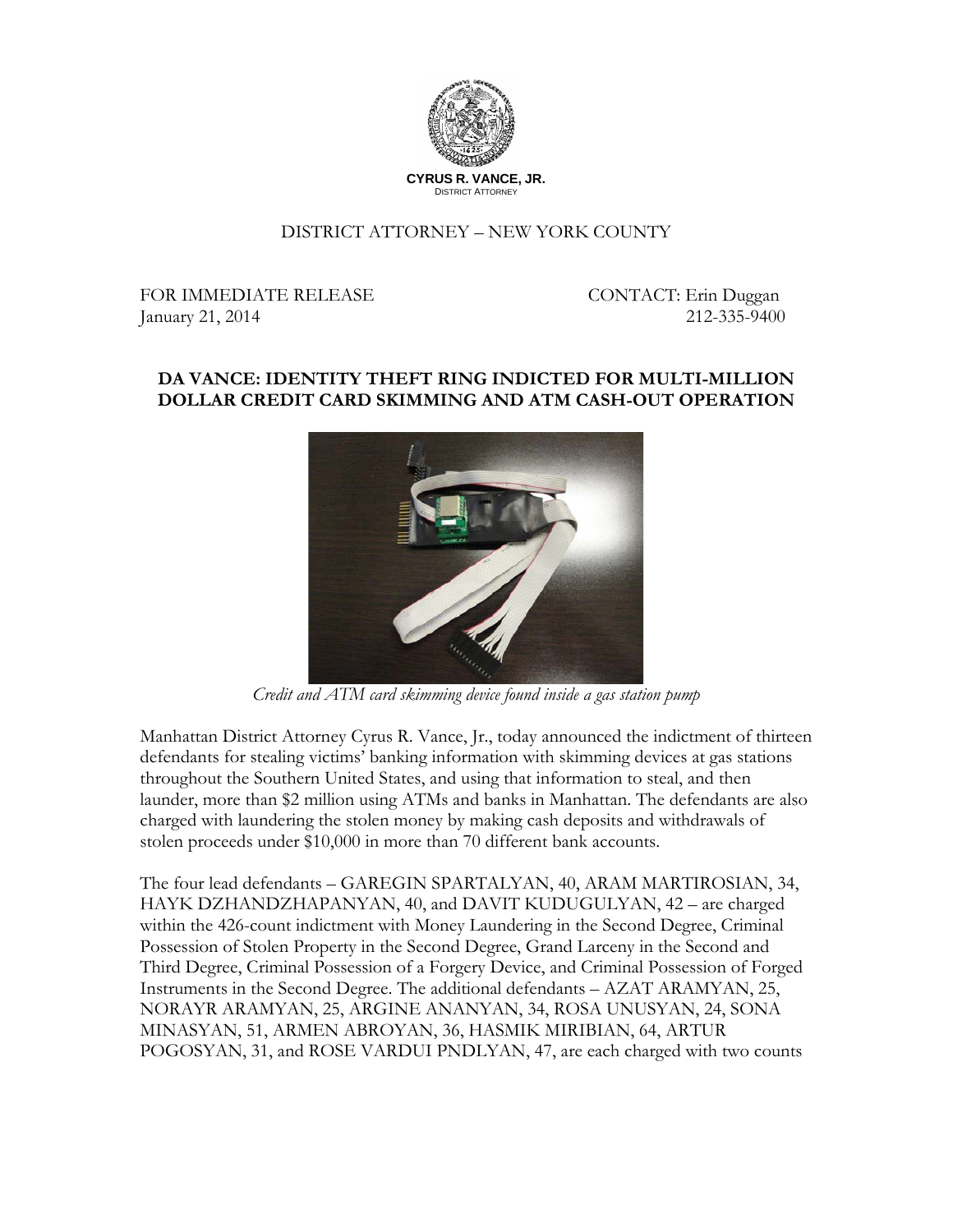of either Money Laundering in the Second Degree or Money Laundering in the Third  $Degree.<sup>1</sup>$  $Degree.<sup>1</sup>$  $Degree.<sup>1</sup>$ 

"By using skimming devices planted inside gas station pumps, these defendants are accused of fueling the fastest growing crime in the country," said District Attorney Vance. "Cybercriminals and identity thieves are not limited to any geographic region, working throughout the world behind computers. In this case, the defendants are charged with stealing personal identifying information from victims in southern states, used forged bank cards on the East Coast, and withdrew stolen proceeds on the West Coast. My Office's Cybercrime and Identity Theft Bureau also operates across borders, and will continue to track and prosecute identity thieves here in Manhattan and around the world."

According to documents filed in court, the top four defendants used credit card skimming devices to copy credit and ATM numbers, as well as PIN numbers, that individuals used at Raceway and Racetrac gas stations throughout Texas, Georgia, and South Carolina. The skimming devices were internally installed and, therefore, undetectable to victims who paid at the pumps. The devices were also Bluetooth enabled, so the defendants did not have to physically remove the skimming devices in order to obtain the stolen personal identifying information.

These top defendants then allegedly encoded that stolen information onto forged cards. From approximately March 2012 to March 2013, they used those forged cards to withdraw cash at ATMs in Manhattan, and then deposited that stolen money into bank accounts in New York that they had established. The other members of the scheme then promptly withdrew that money at banks in California or Nevada.

Each of the defendants' transactions was under \$10,000. They were allegedly structured in a manner to avoid any cash transaction reporting requirements imposed by law and to disguise the nature, ownership, and control of the defendants' criminal proceeds. From March 26, 2012, to March 28, 2013, the defendants are accused of laundering approximately \$2.1 million.

This investigation began after the top four defendants were arrested and charged in New York State Supreme Court on March 21, 2013. This indictment fully supersedes the previously filed indictment against those individuals.

Assistant District Attorney Daniel Brody is handling the prosecution of this case, under the supervision of Assistant District Attorney Patricia O'Connor, Deputy Chief of the Cybercrime and Identity Theft Bureau; and Brenda Fischer, Chief of the Cybercrime and Identity Theft Bureau. Cybercrime Analyst Christine Einerson, Financial Investigator Michael Vecchio, Senior Rackets Investigators Max Adler, and Deputy Chief Investigator Michael Wigdor assisted in the case.

District Attorney Vance thanked Christopher Kalyviotis, Louis Devirgilio, John Munari and Michael Cusamano of the New York City Police Department for their assistance in the case. District Attorney Vance also thanked the Coweta County Sheriff's Department,

 $\overline{a}$ 

<span id="page-1-0"></span><sup>&</sup>lt;sup>1</sup>The charges contained in the indictment are merely allegations, and the defendants are presumed innocent unless and until proven guilty.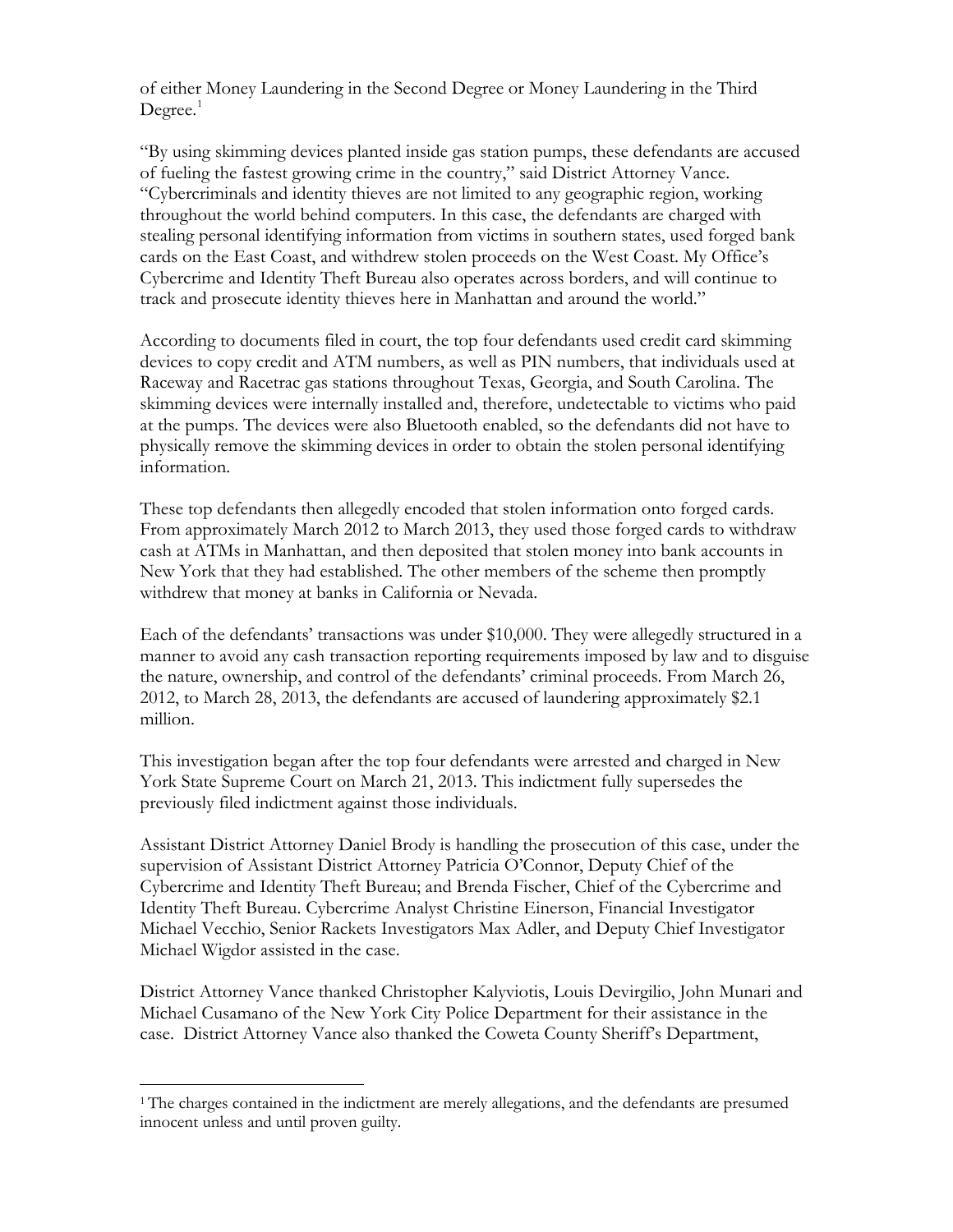RaceTrac, Chase, Wells Fargo, Bank of America, and Capital One for their cooperation in the investigation.

Defendant Information:

GAREGIN SPARTALYAN, D.O.B. 3/06/1973 Las Vegas, NV

Charges:

- Money Laundering in the Second Degree, a class C felony, 2 counts
- Criminal Possession of Stolen Property in the Second Degree, a class C felony, 1 count
- Grand Larceny in the Second Degree, a class C felony, 2 counts
- Grand Larceny in the Third Degree, a class D felony, 2 counts
- Criminal Possession of Forgery Devices, a class D felony, 1 count
- Criminal Possession of Forged Instrument in the Second Degree, a class D felony, 400 counts

ARAM MARTIROSIAN, D.O.B. 5/06/1978

Las Vegas, NV

Charges:

- Money Laundering in the Second Degree, a class C Felony, 2 counts
- Criminal Possession of Stolen Property in the Second Degree, a class C Felony, 1 count
- Grand Larceny in the Second Degree, a class C Felony, 2 counts
- Grand Larceny in the Third Degree, a class D Felony, 2 counts
- Criminal Possession of Forgery Devices, a class D Felony, 1 count
- Criminal Possession of Forged Instrument in the Second Degree, a class D Felony, 400 counts

HAYK DZHANDZHAPANYAN, D.O.B. 11/07/1972 Whittier, CA

Charges:

- Money Laundering in the Second Degree, a class C felony, 2 counts
- Criminal Possession of Stolen Property in the Second Degree, a class C felony, 1 count
- Grand Larceny in the Second Degree, a class C felony, 2 counts
- Grand Larceny in the Third Degree, a class D felony, 2 counts
- Criminal Possession of Forgery Devices, a class D felony, 1 count
- Criminal Possession of Forged Instrument in the Second Degree, a class D felony, 400 counts

DAVIT KUDUGULYAN, D.O.B. 11/17/1970 Las Vegas, NV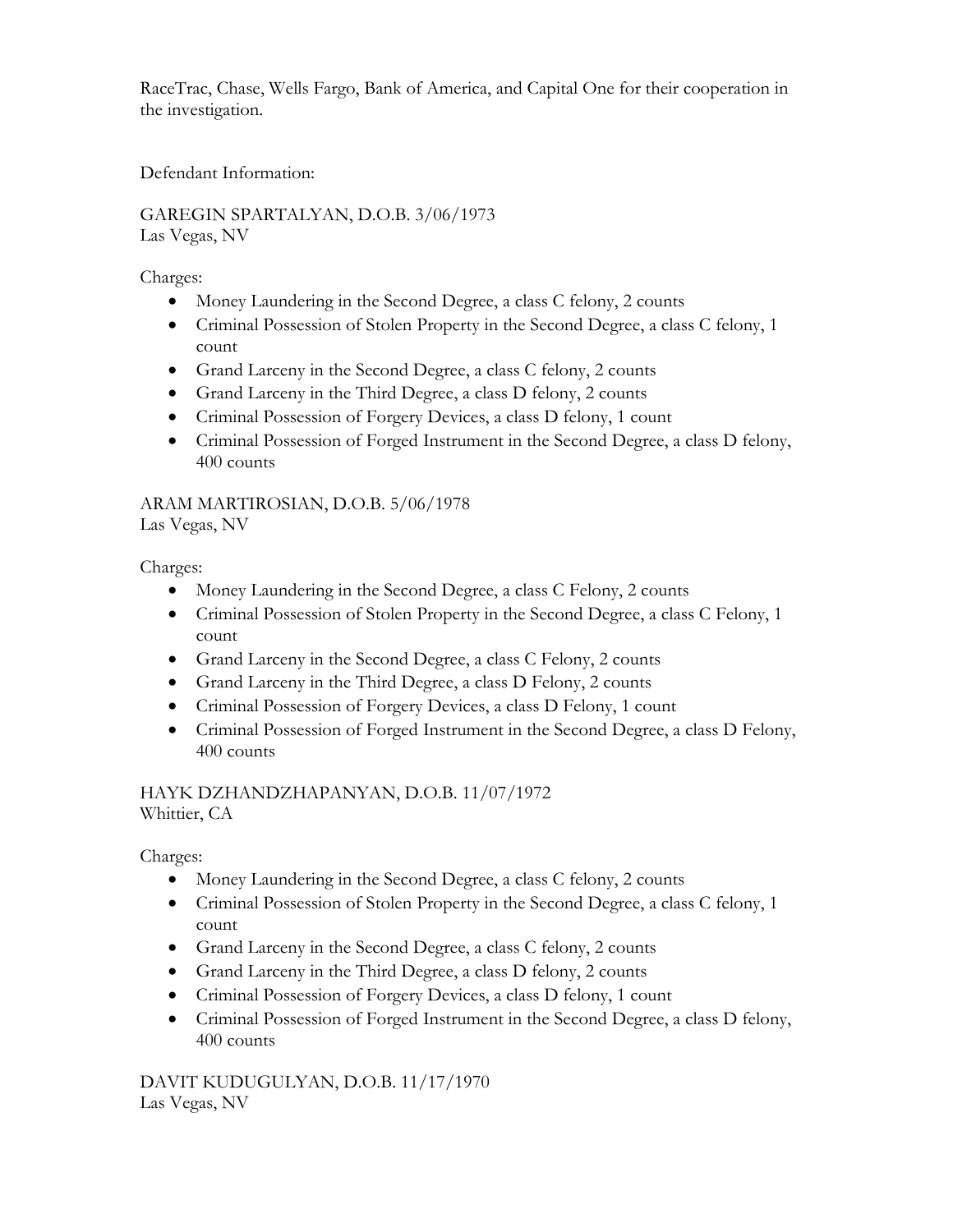Charges:

- Money Laundering in the Second Degree, a class C felony, 2 counts
- Criminal Possession of Stolen Property in the Second Degree, a class C felony, 1 count
- Grand Larceny in the Second Degree, a class C felony, 2 counts
- Grand Larceny in the Third Degree, a class D felony, 2 counts
- Criminal Possession of Forgery Devices, a class D felony, 1 count
- Criminal Possession of Forged Instrument in the Second Degree, a class D felony, 400 counts

ARGINE ANANYAN, D.O.B. 11/20/1979 Las Vegas, NV

Charges:

• Money Laundering in the Second Degree, a class C felony, 2 counts

AZAT ARAMYAN, D.O.B. 2/1/1988 North Hollywood CA

Charges:

• Money Laundering in the Second Degree, a class C felony, 2 counts

NORAYR ARAMYAN, D.O.B. 2/1/1988 North Hollywood, CA

Charges:

• Money Laundering in the Second Degree, a class C felony, 2 counts

SONA MINASYAN, D.O.B. 2/20/1962 North Hollywood, CA

Charges:

• Money Laundering in the Second Degree, a class C felony, 2 counts

ARMEN ABROYAN, D.O.B. 4/20/1977 Unknown

Charges:

• Money Laundering in the Second Degree, a class C felony, 2 counts

HASMIK MIRIBIAN, D.O.B. 3/11/1949 Burbank, CA

Charges:

• Money Laundering in the Second Degree, a class C felony, 2 counts

ARTUR POGOSYAN, D.O.B. 4/11/1982 Unknown